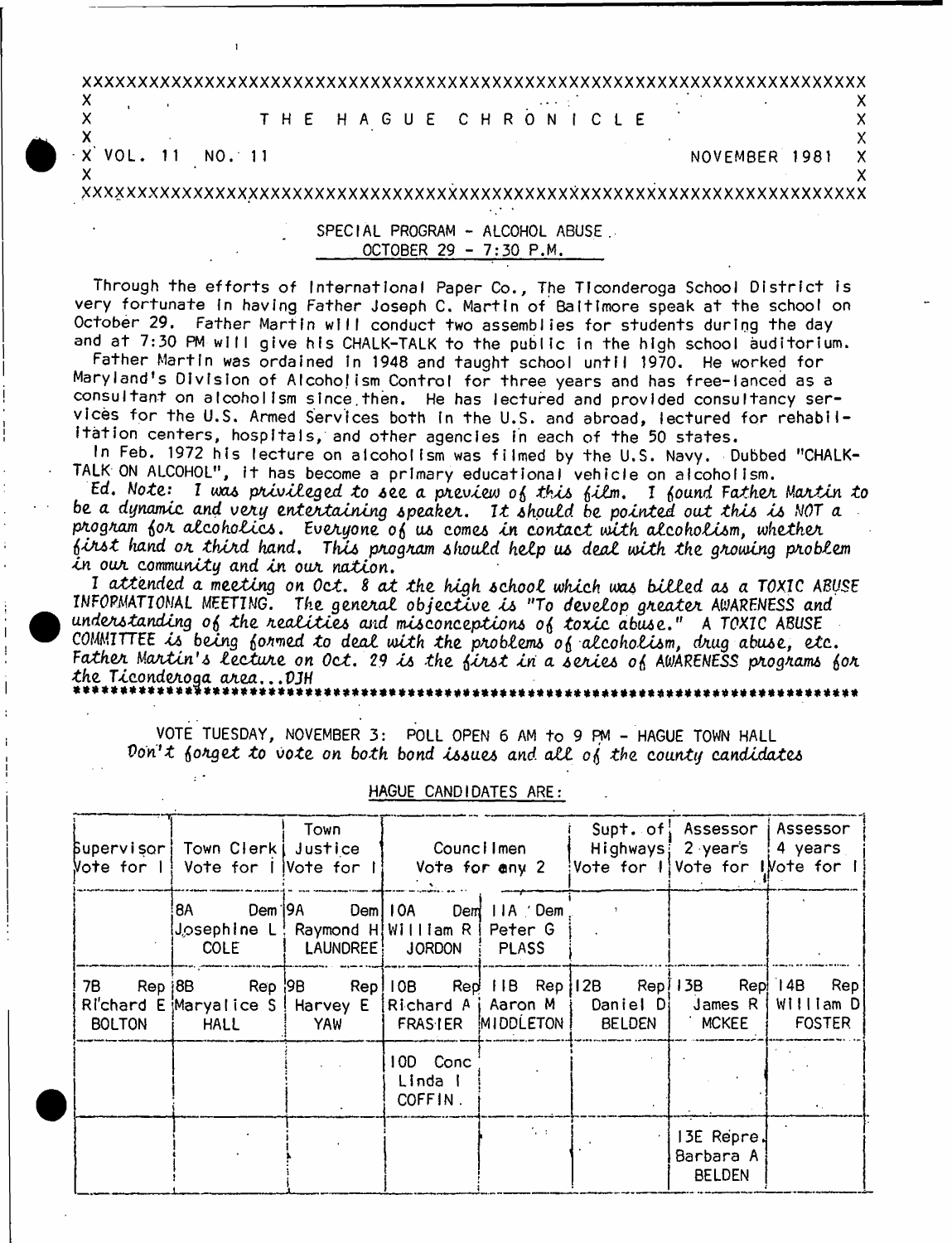# FISH AND GAME CLUB

 $-2-$ 

The Hague Fish and Game Club will hold a pot luck supper on November 17 at the Clubhouse for members and their spouses. Each member should bring a dish of their choice. The 308 Remington will be raffled off at that time. Dinner time  $6:00$  PM. See you then  $$ meeting will follow.'..GS

|            |  | FISH & GAME 50/50 WINNERS |  |         |  |
|------------|--|---------------------------|--|---------|--|
|            |  | George Shoemaker          |  | \$25.00 |  |
|            |  | Gordon Wallace            |  | 15.00   |  |
| Linda Fish |  |                           |  | 10.00   |  |

## SCHOOL BOARD - 10/20/81

-Parents with children in the Middle School will be pleased to .hear an artist of this caliber working . the gym floor is now complete and by now classes should be in progress there. Also, in Mr. Spatny's (Clerk of the Works) report,  $\mathcal{A}$  the roof is also completed.

Ted Jacques, Transportation<sup>y</sup> sup e r v i s o r g a v e a r e p o r t on f hve *"* school's transportation system. Mr. Jacques has been with the-district for 13 years and is also head bus driver and head mechanic., There are 25 employees (21 bus drivers) in this department. The school district transports 1300. pupils daily, running 13 busses in the morning and 17 in the afternoon. Two million miles have been logged in the past 13 years without accident. The school district and Mr. Jacques can be very proud of its safety record.

In other business a short report was given by Principal Corbo of the Middle School on the eight computer terminals now being used by pupils in the PSEN program. It was recommended that eight more terminals be added, so the program could be expanded to pupils after school and Saturday mornings. These terminals are hooked into the Albany B0CES Computer.

Doug Madden of Hague has been appointed as a substitute teacher in the Industrial Arts Dept.

The special presentation of the evening was done by Mr. John Gallucci who is an Artist in Residence. Through the efforts of Mrs. Faye Gough, Elementary art teacher, the' New York State Foundation for the Arts awarded a grant to the Ticonderoga School District to have an artist in residence. Mr. Gallucci is a leading Adirondack watercolorist of Northeastern N.Y. He is spending 25 days in the schools. demonstrating his talents. He plans to leave some of his paintings with the schools.' Mr. Galucci is the creator of the Lake Placid 1980 Olympic posters, authorized by the Lake Placid Olympic Organizing Com-<br>mittee. The Ticonderoga School The Ticonderoga School District is indeed fortunate to have with its students...DJH

# HAGUE FIREMEN DID IT AGAIN"

A superb ham dinner topped off with a slice of homemade pie was served on Saturday, Oct. 10 to 436 hungry people at the Silver Bay Association. These dinners are always eagerly anticipated and we saw many of our summer friends who were in Hague for the weekend, many for the last time this year. The firemen, their ladjes and their children were terrific - good food AND good service. The Fire Department realized \$937.50 on this successful fund raiser. The beautiful quilts made by Ida May were raffled the same evening. The winners were Lorna Reynolds, Springville, NY and Myra Hannah, W. Orange, NJ. The Fire Department wishes to thank all those who so willingly contributed their time and effort to making this event a success.

THE FIRE DEPARTMENT PLANS TO SERVE BREAKFAST AND LUNCH AT THE FIRE HALL ON ELECTION DAY. BREAK-FAST MENU - DONUTS AND COFFEE AND FOR LUNCH THAT *SUPER DELICIOUS* OYSTER STEW AND SANDWICHES. *DON'T MISS I T i . ,DJH*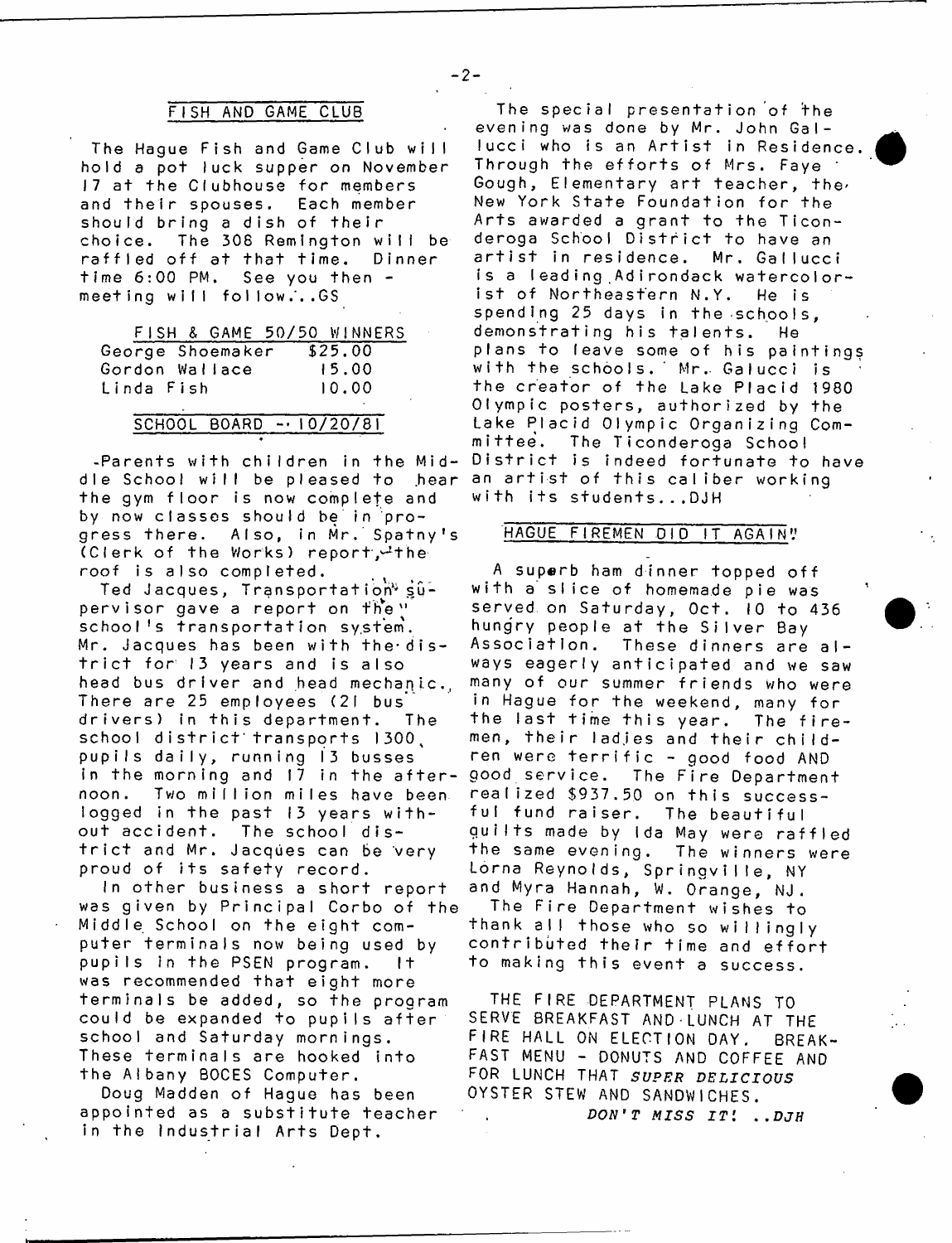# FLORENCE WHITFORD FITZGERALD

 $\mathcal{A}=\mathcal{A}$  ,  $\mathcal{A}=\mathcal{A}$ 

NEITHER RAIN, WAR SNOW, NOR HEAT, NOR GLOOM OF NIGHT...For the past twenty eight years Florence Fitzgerald has been working at our Hague Post Office. She has decided to take early retirement and, as of Oct. 16, will fill the hours as she pleases. One thing that pleases her is drawing, for which she has a talent. She may join a group that is studying painting. Undoubtedly she will continue to delight her grandchildren with pictures that she draws for them. Three of these young people are in Hague, ages  $14$ , 12 and  $6$ , the children of Sharon and Charles F. "Frank" Fitzgerald III.

Says Sharon, "Florence is the perfect mother-in-law." As grandmother she also looks forward to seeing school plays and sports which she sometimes had to forego If these took place  $\frac{d}{d}$  P.O. hours.

Florence was born in Ti, a Whitford. (One brother lives there and a sister in Watervhiet). In 1953 she was appointed a temporary clerk In the Hague P.O. and in February 1957 she was appointed as a regular part-time flexible clerk, the position she held until her retirement. She also has worked evenings in the Glens Falls Post Office.

She looks forward to visiting grandchildren and daughter Suzanne, who is head nurse, Obstetrics, at Phelps Memorial Hospital, Tarrytown, and will travel to Birmingham, Al. to see the family of son George who Is with Marriott Hotel Corp.

Her Interests Include the Hague Historical Society, and she hopes to join Senior Citizens activities, tho' she is less "senior" than most. She celebrated her 61st birthday on retirement day with a family party at home of son and daughter-in-law, Frank and Sharon.

On October 29 she will be guest of honor at a party at Eddie's Tavern given by fellow postal employees with whom she shares

reminiscences, e.g.., the morning the P.O. was on fire--when it wasn't on fire! But it surely looked that way when Florence went to open up and a blast of heat and smoke nearly blew her out the door! Apparently the furnace thermostat had got stuck on "high" during the night. Florence called Fire Chief Bob Hoyt  $-$  then tried to sort the morning mail!

Summer folk, year round patrons, all have been pleasantly served by Florence Fitzgerald; They join her friends and family in wishing her happy retirement years...BdeG

## SILVER TEA

 $\gamma$  ,  $\gamma$  ,  $\gamma$ 

The Hague Baptist Church Annex will be the place to go on Friday, November 20 from  $I - 4$ . This is the date of the annual Silver Tea which is THE big event in Hague. Punch, cookies and sandwiches will be served. On sale will be baked goods, Christmas decorations, crafts and a table of white reindeer. PLEASE PLAN TO ATTEND...OJH

 $\sim$ 

## HAGUE HISTORICAL SOCIETY

At a meeting of the society on October 21 many ideas were discussed as to the future direction of the society. It was decided that six meetings a year would be held. These would probably be In October, December, April, May and June, with a trip scheduled for September. This is a tentative schedule. Several projects were suggested, all culminating in the publishing of a history of Hague. New officers for the coming year: Barton VanVIIet, President, Doug Cole, V. Pres., Dorothy Henry, Sec., and Fiorence Lee, Treasurer... DJH

### PLANNING BOARD - DATE CHANGED

The Planning Board will meet on November 12 instead of November 5.

THE ZONING BOARD OF APPEALS has changed their meeting date to Nov.19.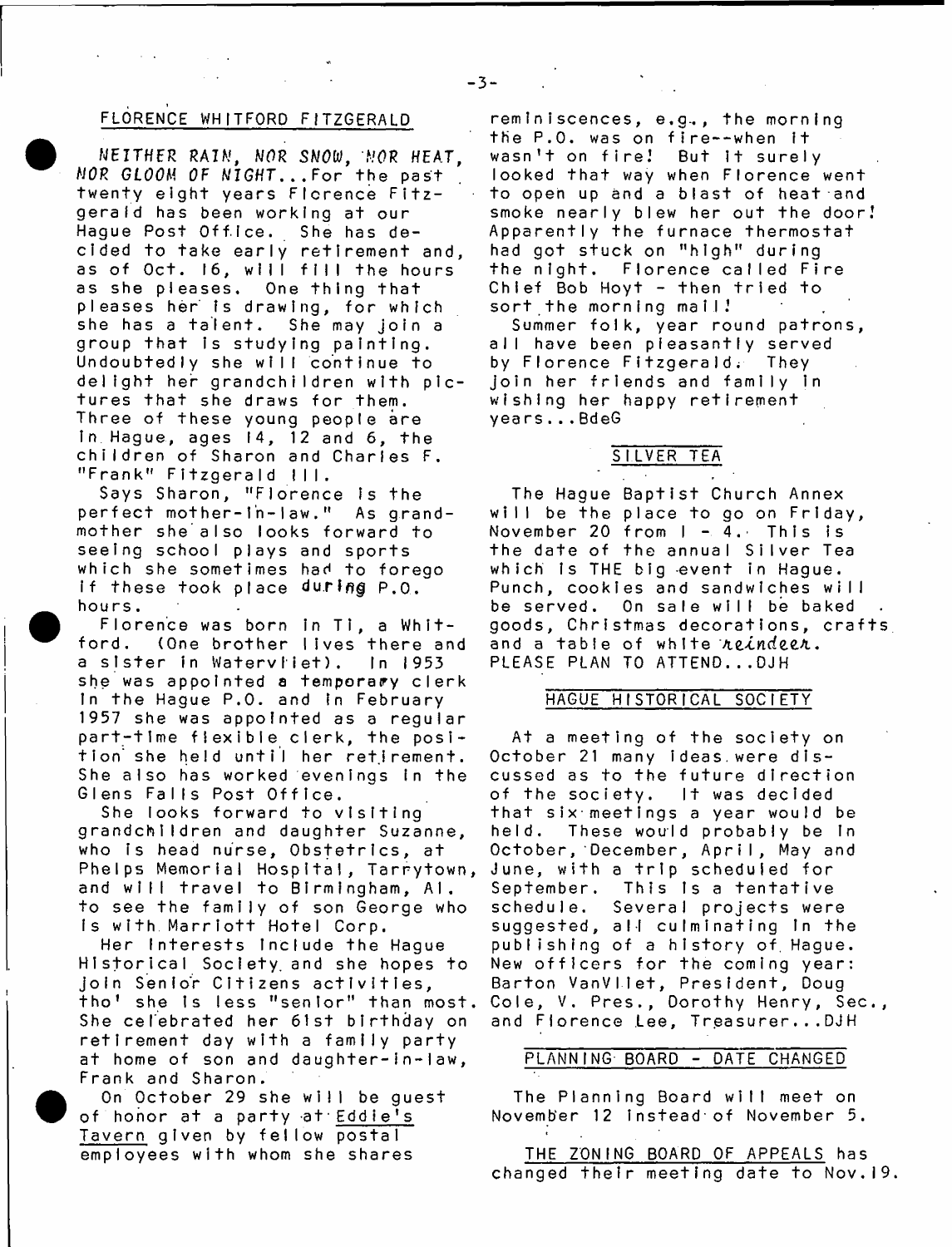Since  $l$  have been working (vol-. unteering, that is) for The Haque Chronicle, I have spent many hours attending the meetings of the Town Planning Board and Zoning Board of Appeals. These Boards consist of 7 members each appointed by the Town Board, and alI serve this community WITHOUT PAY.

Many hours are spent each month dealing with situations caused by the fallure of property owners to obtain a BUILDING PERMIT and SITE PLAN APPROVAL PRIOR to beginning construction. If the building or.  $\cdot$ site plan do not conform to the Town of Hague Zoning Ordinance variances may be obtained in cases where the strict application thereof would result in practical difficulties or unnecessary hardships inconsistent with the general purpose and objectives of this ordinance.

Variances take time to obtain: three months is not unusual and there is no assurance that it will be granted.

Anyone planning any type of construction in Hague should contact Haque's Development Administrator, William Foster, at the Hague Town Hall (543-6161) by either phone or letter, to obtain the required BUILDING PERMIT and SITE PLAN APPROVAL forms. These forms should-be carefully and completely filled out and returned to Mr. Foster well in advance of the anticipated construction date, so that the required permits can be issued PRIOR to scheduling construction.

By following the prescribed procedures the individuals and the Boards will be saved from unnecessary frustration and aggravation not to mention fines and legal  $action.$ .. $AC$ 

# EMERGENCY SCHOOL CLOSING

This year emergency school clos-Ings will be announced over radio station WFAD 1490 and WCVM 101 FM Middlebury, Vt., in addition to WIPS 1250, Ticonderoga.

# PLANNING AND ZONING BOARDS HAGUE TOWN BOARD - 10/13/8.1

A public hearing was held on how to use Federal Revenue Sharing money. It will be used to pay Bertha Dunsmore at Town Shed', to buy a new typewriter for the supervisor's office and a new truck for<br>the Highway Dept. The old typethe Highway Dept. writer will be used in the Town Shed.

Orders have been sent to Niagara Mohawk to eliminate 15 of the 59 street lights which will reduce cost to the residents in the Street Lighting District by about \$7,000 next year.

It came to the attention of the Board that considerable damage resulted from playing football' in the town park. A survey was made of all Board members present and all felt strongly that the rules of the Town Park should be enforced. These rules ban the playing of baseball, football, frisbies, etc. The baseball field on Decker Hill Road is available for such purposes.

## HOSPITAL FUND DRIVE

Last month the committee in Hagueworking on the Moses Ludlngton Capital Fund Drive made an effort through the CHRONICLE to enlist the aid of its readers to support the<br>bospital. The results from this The results from this effort were very good. To bring our readers up to date, 117 Hague residents have contributed \$57,469. from the beginning of the drive two years ago. We urgently request those of you who have not yet made your pledge or contribution to con  $s$  ider doing so. The hospital is a very important part of our community and it needs the support of everyone. You may. send your contribution directly to the hospital be sure to indicate you are a Hague resident.

*Halloween witch's curse:* "May you *jump on your bicycle and find it has no s e a t i "... Modern' M a t u r i t y*

\* \* \* \* \* \* \* \* \* \* \* \* \* \* \* \* \* \* \* \* \* \* \* \* \*.\* \* \* \* \* \* \* \* \* \*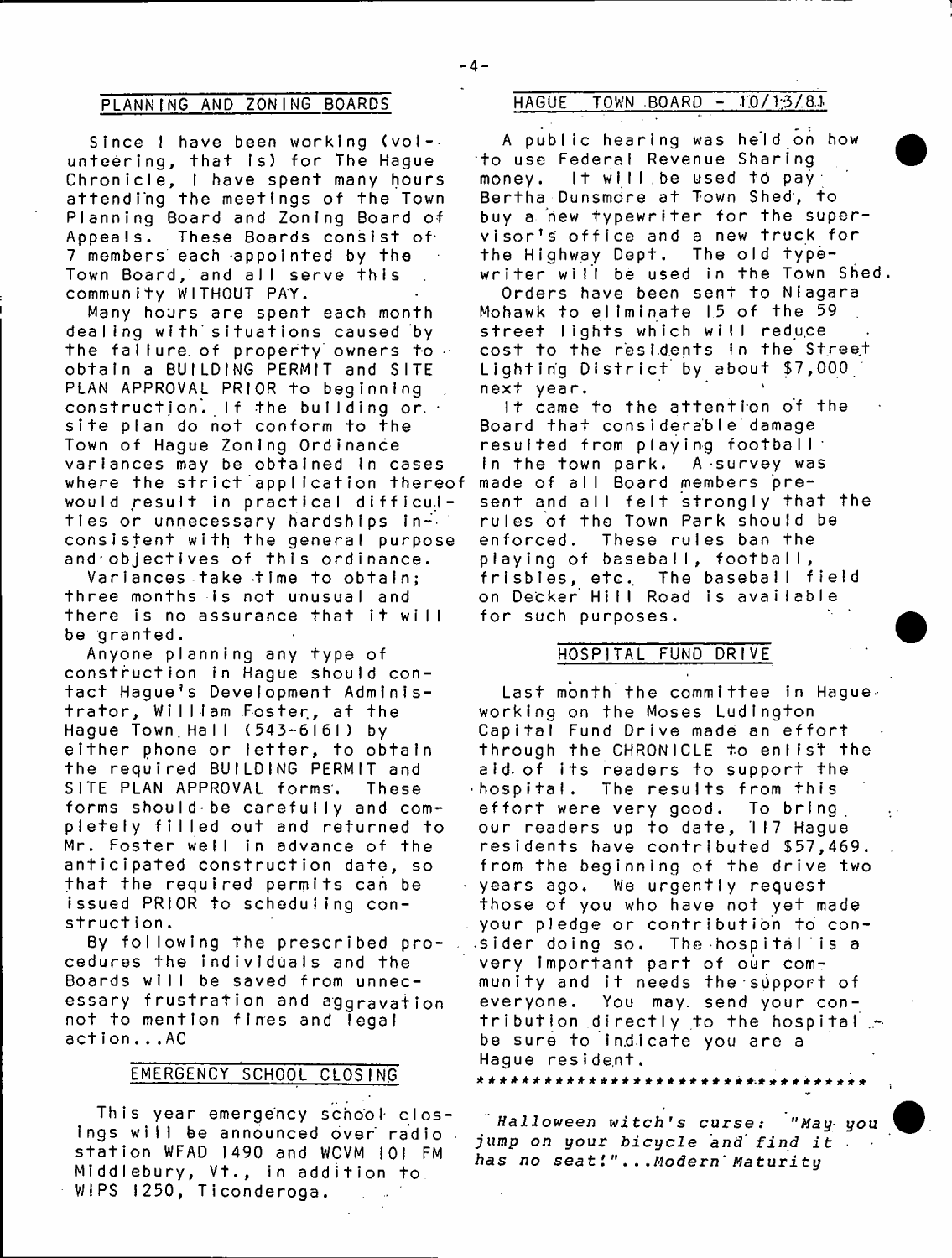## PENSION AND ANNUITY INCOME TAX  $E$  EXCLUSION

In an unprecedented effort to assist senior citizens living on fixed incomes, the Legislature passed a law which will permit people, beginning in tax year 1982, to exclude certain retirement pension and annuity income of up to \$20,000 from the State income tax. This law is expected to save elderly taxpayers between \$55 and \$60 million annually. (Chapter 103 A 4043-A)

## VETERANS ADMINISTRATION

On November 1, 1981 veterans, widows and dependent parents, who receive monthly VA pension, will be receiving income Questionnaires with their checks.

Failure to complete and return these income Questionnaire cards will, result in discontinuance or . delay in receiving future checks.

A representative of the VA is in the Town Hall every Thursday at 11:30. He will be happy to assist in filling out these cards.

Pension recipients should bring with them a list of unreimbursed medical expenses and the amount of premiums they pay for any hospitalization insurance or the cost of any legal fees for the year 1981., which they have paid.

# GARDEN CLUB PLANS CHRISTMAS FAIR

The Carillon Garden Club will hold its annual Christmas Fair.on Saturday, November 21 from  $H - 3$ . This will be held in the Hancock House, on the circle in Ticonderoga. The Christmas fair and selling of wreaths are the only fund raising projects for the year. Wreath orders will be taken within the next two weeks. Anyone wishing to order a wreath may do so by contacting any member of the Garden Club, or by calling Virginia Kuhn, 585-9875.

# --WIPS BURNS

In the early morning hours of Sunday, Oct. 18, Radio Station WIPS burned to the ground. The firemen were held up for nearly fifteen minutes by a freight train between them and the burning station. Although the station was completely destroyed, through the efforts of many'people, they managed to get back on the air by 10 am Tuesday. This seemed to be nothing short of a miracle.

Gus Cawley, owner and manager and his crew at WIPS should be commended on the.efforts they made to get service restored to the people of the Champlain Valley....DJH

# TREES, ANYONE?

Warren County Cooperative Ext. has had an Inquiry from a Capital District florist who desires to purchase a ton or more of balsam boughs in November. Loggers or property owners who will have this quantity available should contact Dave Whitman at Warren County Ext., I7 Hudson St. Warrensburg, NY 12885. Call 623-3291 or 668-4881.'

## A READER WRITES

After an introductory paragraph In which he sings the praises of The Chronicle (thank you, sir), David S. Soliday, Jr. writes: "...and along with many others In the area, am troubled and greatly annoyed by the increasing number of excessively noisy motor boats that come on the lake each year. Some of the exhaust systems are even "bell" shaped and are designed to make noise. For several years I have called the Park Commission patrols, but they claim that there is little they can do since they apparently are not legally empowered to act. Maybe some of our readers share my concern and perhaps they might know how to proceed to control this problem. I would be glad to receive any ideas."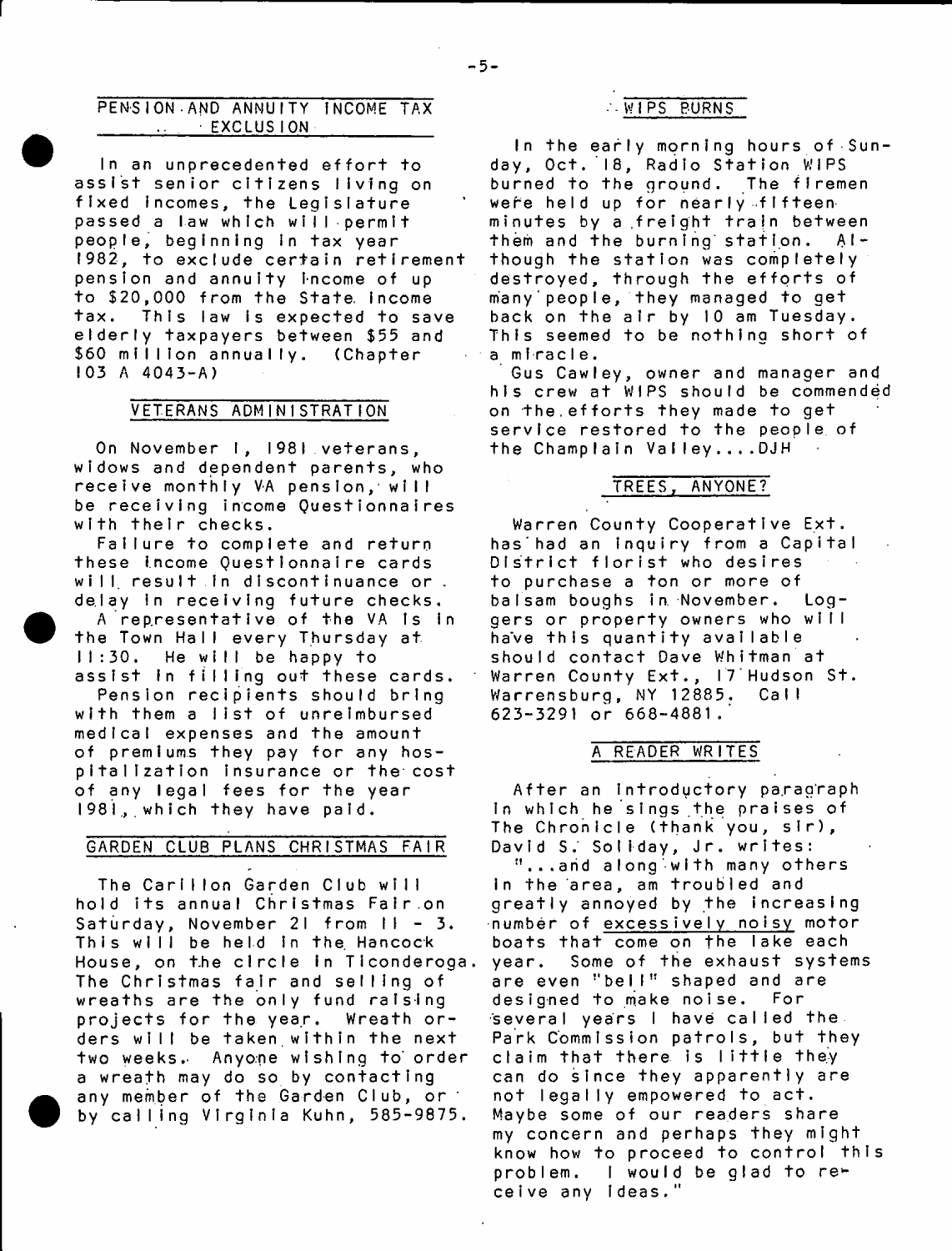# BEAR FACTS

In 1979 we ran a series of short articles on bear sightings in Hague. Now, I have a new one.

On Wed., Oct. 14, Jack (Henry)<sup>.</sup> looked out our dining room wIndow and announced, "Our bird feeder is gone." It was one which we had just bought to feed the small birds; a cylinder surrounded by  $\cdot$ wires. It was hung by a hook and a wire from a branch outside our window. It gave us much pleasure. I immediately took a walk looking everywhere for our feeder, but the feeder had completely disap-Then I discovered that the tremendous pumpkin squash, which was on a huge rock at our entrance had been rolled down the driveway and devoured! Our visipeared! tor left some calling cards in our yard, which our "bear" man from Sabbath Day .Point diagnosed as bear.

*Well now, Mr\* Bear* **- J** *don't mind your eating my squash* **>** *nor do I mind your leaving your trail behind, but please, please bring back my bird feeder* **.** *We miss it* **,** *DH*

#### EV ERY WOMAN'S COUNCIL

"Are Women's Changing Attitudes Rocking the Boat?" is the topic for discussion at the annual open meeting of EWC to be held on Thursday, November 12, 1981 from 7 to 10 p.m. at the Church of the Messiah Parish House on Glen St. in Glens Falls. Meeting is open to both men and women. Parking available behind the Parish House

## DAR MEETING

A meeting of the Ticonderoga chapter of the DAR will be held at 1:30 pm on Nov. 7 at the Hancock House. Guest speaker will be the Vice Regent of NY State DAR, Mrs. Doris Diebold. An invitation is extended to all ladies who are Interested in joining.

## THANKSG IV ING Frances Clifton

One autumn day, upon my porch as I  $'$  homeward came,  $\cdot$ I spied another "calling card" But this one had no name! it wasn't a Buick, Ford or Olds Surprise - it wasn't demolished! Just a great big, lovely pumpkin squash So round and **f i rm and do Ii shed**

A feast we'll have when it is cooked  $1'11$  put it carefully "by" What I would dearly love to know Is just the "who" and "why"!

When we gather together to ask the Lord's blessing On Bernie, the children and I We'll thank God and our <u>nameless</u><br>benefactor benefactor<sup>1</sup> " Hooray for the Pumpkin Pie!" (With apologies to Harry deBuys)

 $Ed.$  *Note:* The Clifton porch was **damaged** *twice in recent months by drivers who just couldn't quite make the curve.*

## $COMMUNITY$  *RESOURCE* FILE  $\cdot$

In a letter from Mr. Wayne Johnson, Elementary School principal, the people of the community are being asked to share their knowledge with students in grades K through 12 in a variety of interest areas: hobbies, travel experiences, career opportunities, or expertise in creative arts. Information can be presented as a lecture, discussion, demonstration or slide show, or as a mini course over a period of days or weeks. A committee has been established to develop a file of community members who are willing to participate. If you are willing to share your expertise, please call Dominic Mucci at 585-7437. Some of you enjoying the sea breezes might contemplate on this for something to do in the spring...DH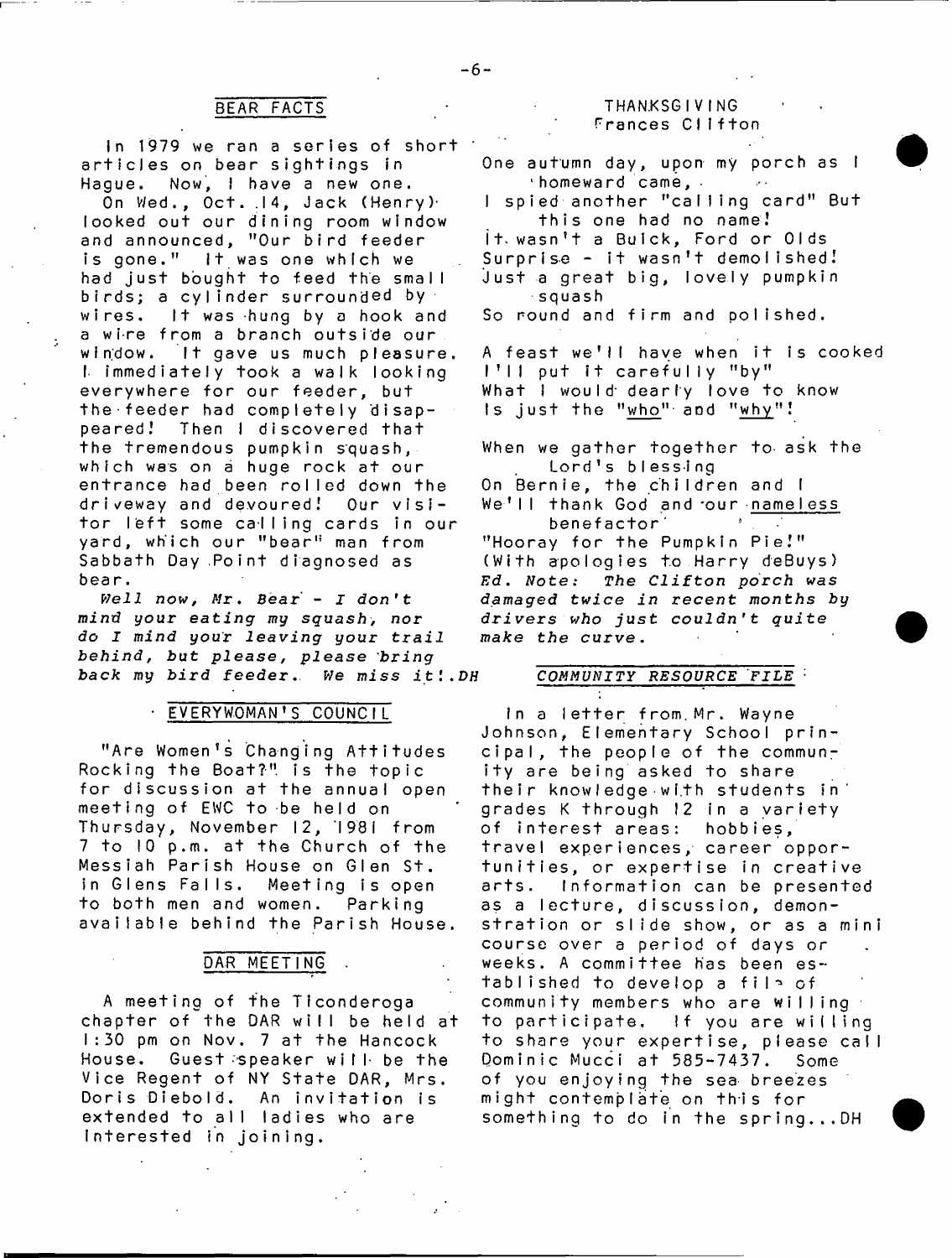- $BORN A$  boy to Rev.  $A$  Mrs. Robert (Joy) Lowenthal, Corinth, NY on October 13. Mrs. Evelyn Bass is the proud grandmother.
- MARRIED Nancy Young (our Hague Super Market gal) and Dennis Trombley on Oct. 24 in the Hague Wesleyan Church.
- DIED  $\left[- \right]$  Fred Frasier, aged 67, long-time resident of Haque, in Ticonderoga on October 23.
- $PROMOTED Charles F. (Frank)$ Fitzgerald III, to Area Super $v \cdot \text{Is}$   $\alpha r$  - Pulp at International Paper Co. In Ticonderoga.

### BABE RUTHERS - TAKE NOTE

Only a few Babe Ruth uniforms have been turned in so far. It would save a jot of time and effort If you would return them to the Town Hall Immediately sothey can be stored properly for use next year...Dan Belden, Coach

### CARLOS SERRANO - BARITONE

For three days during the week of November 16 Carlos Serrano, a native Puerto Rican, will be performing for the students in the TIconderoga High School. Hr, Serrano Is being sponsored by the International Paper Co.and presented by the Lake George Opera Festival. He has performed with the San Francisco Spring Opera, Syracuse Opera, St. Louis Opera Theatre, Augusta Opera and at the Colorado Opera Festival during the 1978-79 season. During the past season he has performed with the Houston Symphony, the Mobile Opera and Wilmington Opera.

It is expected that Mr. Serrano will give an evening performance for the public during his stay In TIconderoga. Please watch local papers for time and date...DJH

# SOUNDINGS WEATHER OR MOT - 10/25/81

With the first shot of hunting season heard in the distance, perhaps we can look forward to some<br>dry cool November days, October dry cool'November days. has been cold and wet'with the average:temperature between 50° and 47<sup>o</sup>F, this being about 30% colder than the norm for this time of year. The leaves fell early and so has the water temperature, now at 52<sup>o</sup>F. Today, the  $25th$ , has seen the  $cold$ est temperature and killing frost at the lake level, being just 32<sup>0</sup>F with temperature well into the  $20<sup>3</sup>$ s on Graphite. I have yet to see any flurries, hut the peaks of the Green Mountains of Vermont are turning a little white.

Just the other day I put on a raccoon coat and started for a hike when Jake stopped me on the road. After looking me over, he remarked, "Better not wear that coat or someone'll think you're a a bay'ah and take a shot at you. Weil, at that I pulled out a redcap and put It on. Jake quickly retorted. 'Twon't help you none. They'll just think you're a smart bay'ah." Upon that note I beelined right back home and shed that thar coat, and picked up a book, after I threw another log on the fire...Best of hunting, EIoc Salguod

PUBLIC HEARING

On October 22 a public hearing was held on the Porter McKeever application for a variance in Pine Cove.. At the end of the hearing The 7oning Board of Appeals unan $imously$  approved their proposed. olan to modify their existing 2 story boathouse, located 7 feet from the water's edge.

The following restrictions are to apply: no kitchen, no olumbing. no living quarters and no water in The boathouse.

The APA has 50 days to approve or disapprove...AC